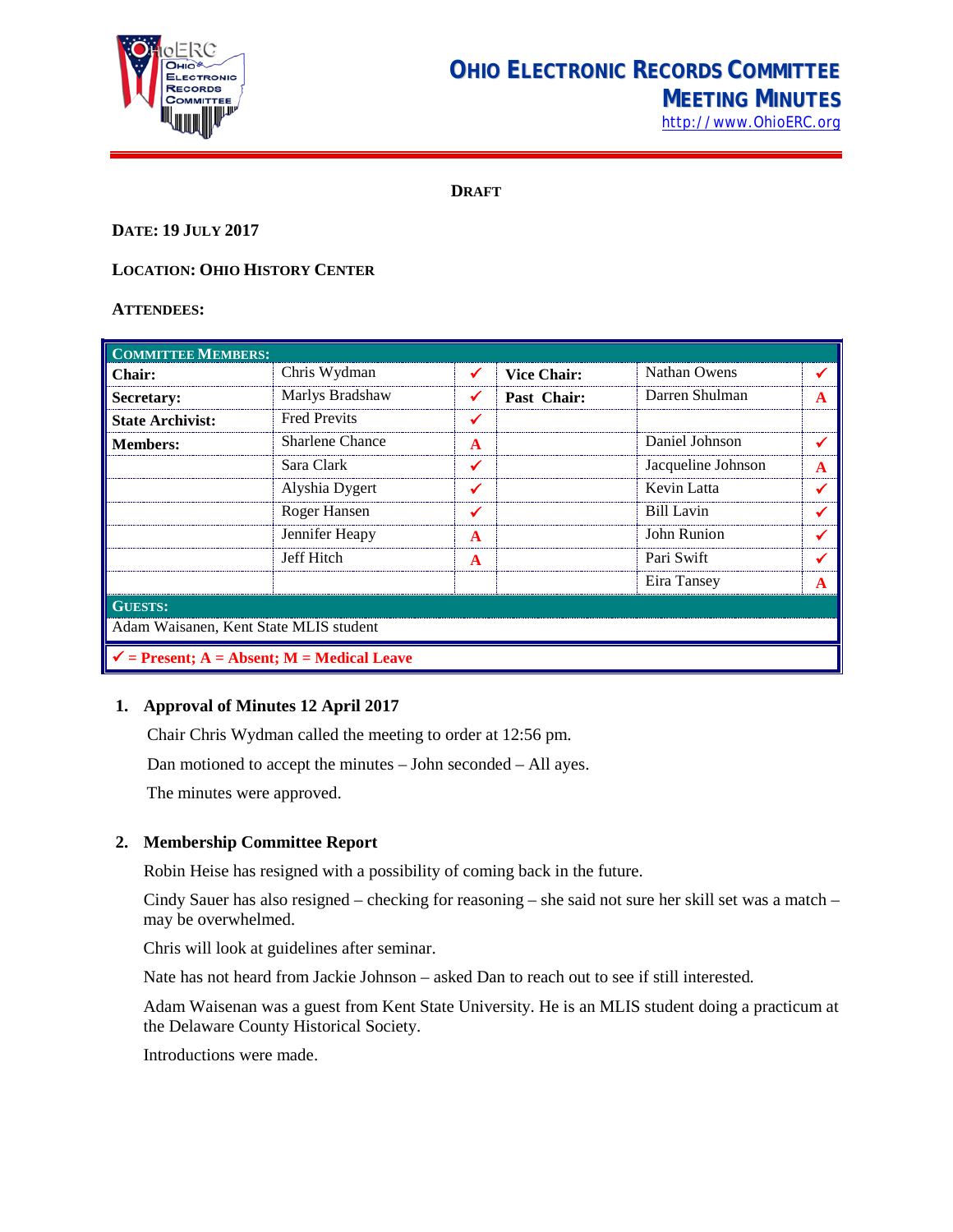

# **3. Fall Seminar**

Pari – save the date out except for two groups. Sara will do K-12 and John will do auditors.

Activities and stations by end of next week.

End of July – promotional materials will be done.

Registration site – created and tested by August 2 – Google Doc or Survey Monkey. Pari will get with Dan N.

Open registration – week of August 7.

Roles and responsibilities:

Nate and Pari – programming

Bill and Dan - presentation.

Pari will check with Dan N. about flash drive loading.

Marlys - color printing.

Darren, Bill, Chris - station leaders.

All need to attend and be visible.

Chris – promotion design.

Pari and Alyshia - program registration.

Marlys, Sara, Darren – onsite registration.

John, Fred, Marlys, Nate – setup.

Pari, Nate, Chris S. – laptops.

Presentation and tour well established – activities interactive.

- 1. Tool samples (Worth noting you can bring up on flash drive.)
- 2. Metadata time, retreivability, info missing from scan vs. original, authenticity, integrity, attention to detail.
- 3. Each station document prep, sticky notes, photo without information, printed email vs electronic version of email, photos separate from scan.

9-9:10 Intro; 9:10-9:45 Presentation; 15 minute rotations - 4 activities and 1 break; 20 minute Q&A.

2<sup>nd</sup> session starts at 1pm.

Lunch – committee, Chris S. and staff – Dan will make a spreadsheet for count and dietary requirements.

Travel reimbursement amounts set after lunch set.

Station 4 – Naming Conventions, can we search later, tagging (maybe too close to metadata?)

Changes in technology, advance planning, upgrades, future costs

Pari mentioned National Treasure, Betamax vs. VHS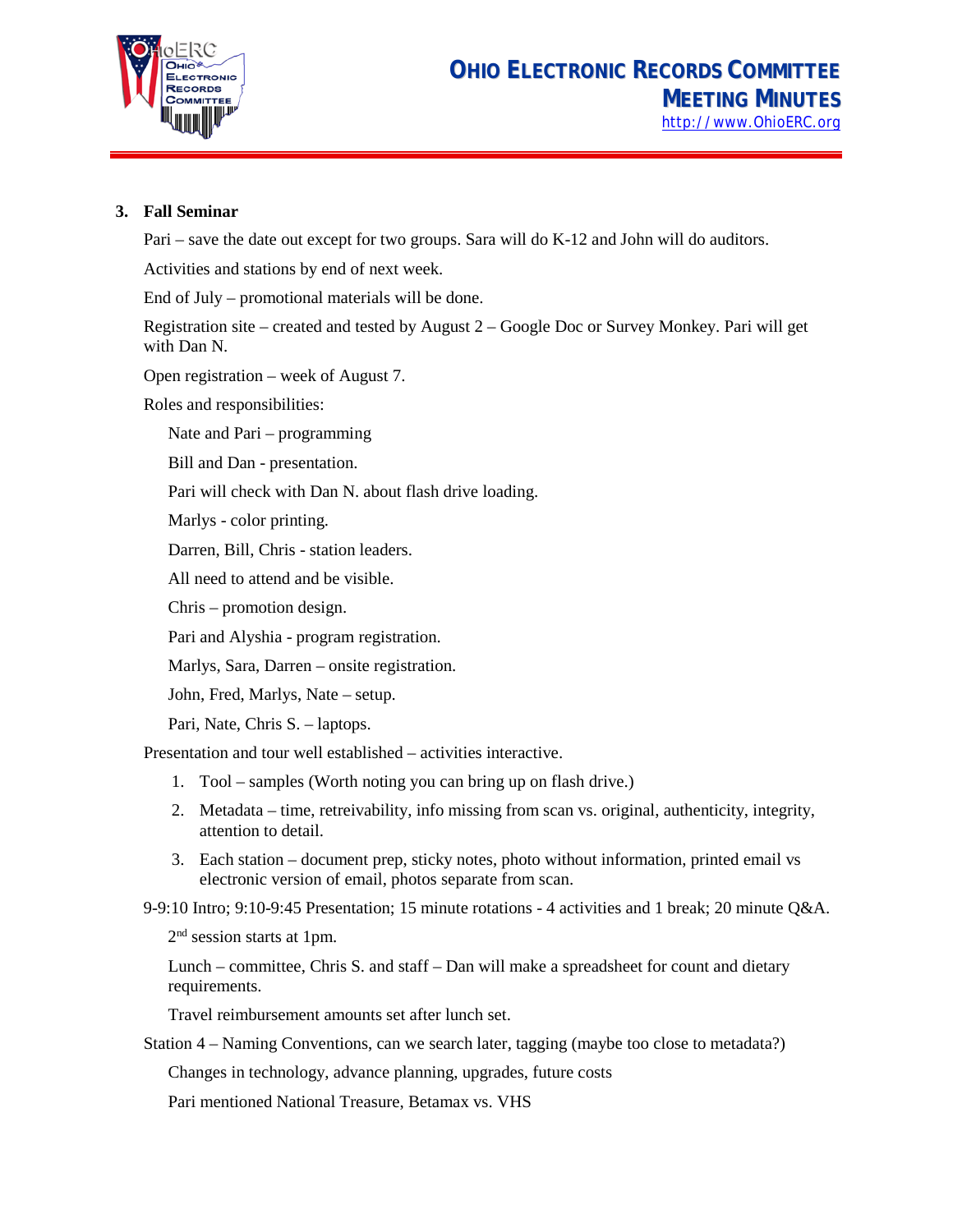

Alyshia suggested choose your own adventures with flash cards/post it notes on a wall. Show consequences, no perfect answer.

Chris said we have enough to finalize promotion. Chris will have a flyer ready by  $1<sup>st</sup>$  week of August. Registration starts 2nd week of August.

Setup people need to be there by 7:45am.

John said that CE credit had been approved with the County Recorders Association.

Pari will see if Sharlene can contact the Clerk of Courts Association about CE credit.

Volunteers: metadata station – Nate, John; document prep – Pari; future costs – Bill (Alyshia will help map out tool)

## **4. OhioERC Guidelines Review**

Tabled until after seminar.

## **5. Information Governance –Resources page**

- o Tip sheet draft January 2018
- o Resources page Dan N. fixed Admin issues. Chris is now Admin. Chris will work with Nate on Resources and clean up outdated links.

Pari suggested it might be useful to have tip sheets from different viewpoints.

#### **6. OhioERC Wordpress site**

- o Update to WordPress with added functionality.
- o Analytics Chris will talk to Eira about numbers not matching.

#### **7. Capstone Investigation**

Nothing happening with Capstone. John says that Stark County is trying to do something in September, but is having a disagreement between IT/records and legal.

#### **8. Other New Business from the Floor**

Pari and Fred – asked by Ohio Council of County Officials (OCCO) to give pitch how records affect legacy of elected official – and who should be at the table for electronic records keeping system.

John had an email from ARMA – Master series – revised edition of ISO 15489 – new standard for digital records management.

Nate said that we should revisit tool next year – add more cost benefit analysis for microfilm.

NAGARA – Pari is no longer on the board.

This year's NAGARA was  $2<sup>nd</sup>$  largest ever, lots of practical stuff, immediate benefit to office – will be in Washington, DC next year, then Twin Cities and Denver.

Chris motioned to adjourn the meeting at 3:00 p.m. Nate seconded – All ayes.